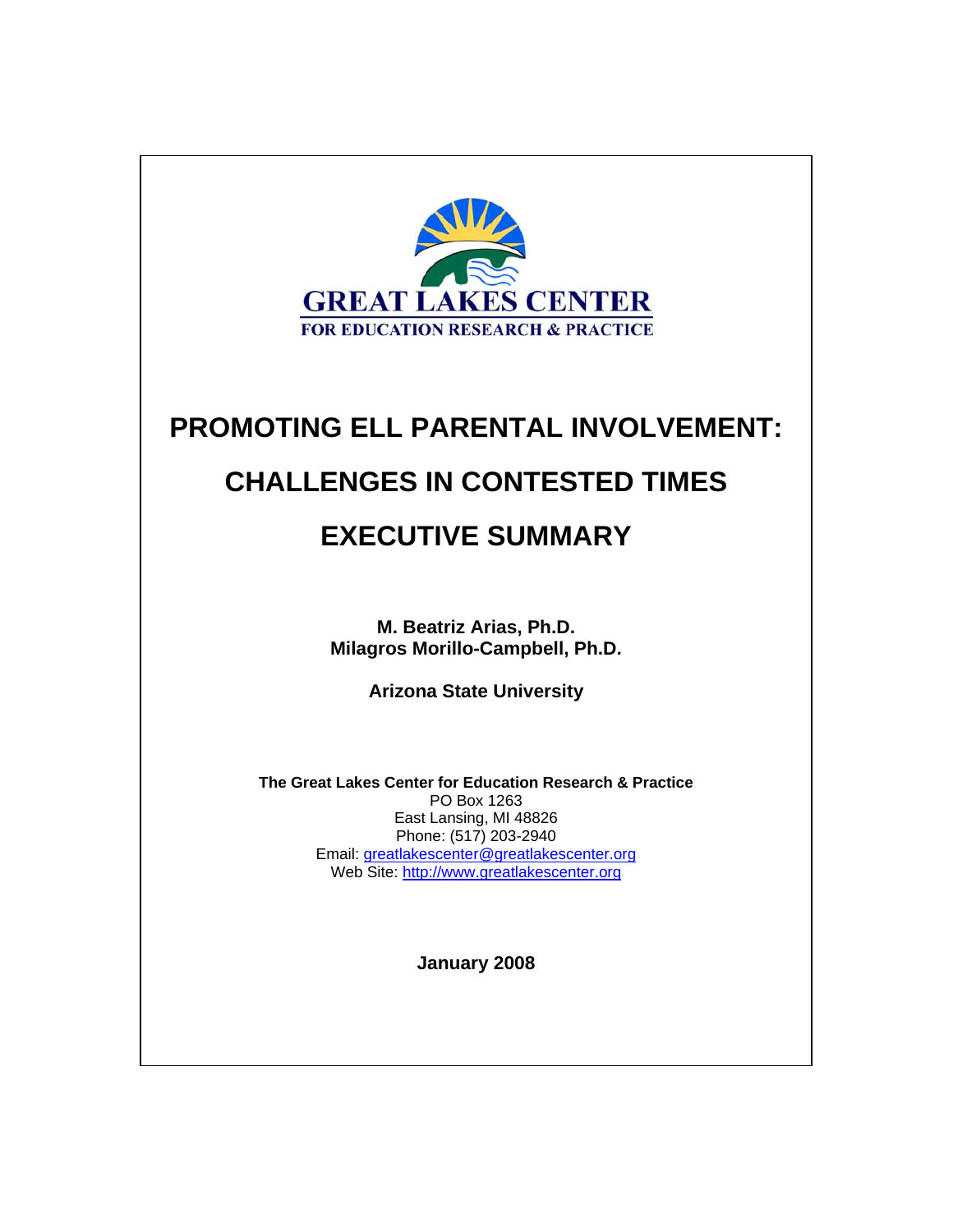### **Promoting ELL Parental Involvement: Challenges in Contested Times**

M. Beatriz Arias and Milagros Morillo-Campbell,

Arizona State University

#### *Executive Summary*

This policy brief analyzes factors related to the implementation of effective parental involvement with English Language Learners (ELLs). As the largest growing segment of the student population, ELLs have increased in all states over the last twenty years. At the same time, parents of ELLs face daunting barriers as they try to become informed or involved in their child's school. These barriers, which include the inability to understand English, unfamiliarity with the school system, and differences in cultural norms and cultural capital, can limit parents' communication and school participation. Research supports the importance of parental involvement for improved student achievement, better school attendance, and reduced dropout rates regardless of socioeconomic background or ethnicity. Accordingly, and given the achievement gap between ELLs and English proficient students, it is very important to identify practices that may improve ELL parental involvement and thus student achievement. Yet many programs make little effort to promote ELL parental involvement, defining parental involvement only in terms of the schools' needs or in terms of a deficit-based perception of ELL families.

This brief analyzes characteristics of the ELL student and parent population; barriers to ELL family engagement with schools; and characteristics of traditional and non-traditional parental involvement models. Diversity in ELL parents and their communities speaks to the need for both traditional and non-traditional models for ELL parental involvement. With a dual-model approach, variation in language proficiency is acknowledged, communication is facilitated and maintained, and communities are recognized and integrated within the school culture. Accordingly, it is recommended that policy makers:

- Support the implementation of traditional parental involvement programs that are culturally relevant and linguistically appropriate.
- Fund the implementation of non-traditional parental involvement programs that reflect a reciprocal involvement in the school/parent community.
- Support the professional preparation of teachers who can identify community funds of knowledge for curricular development and school outreach.